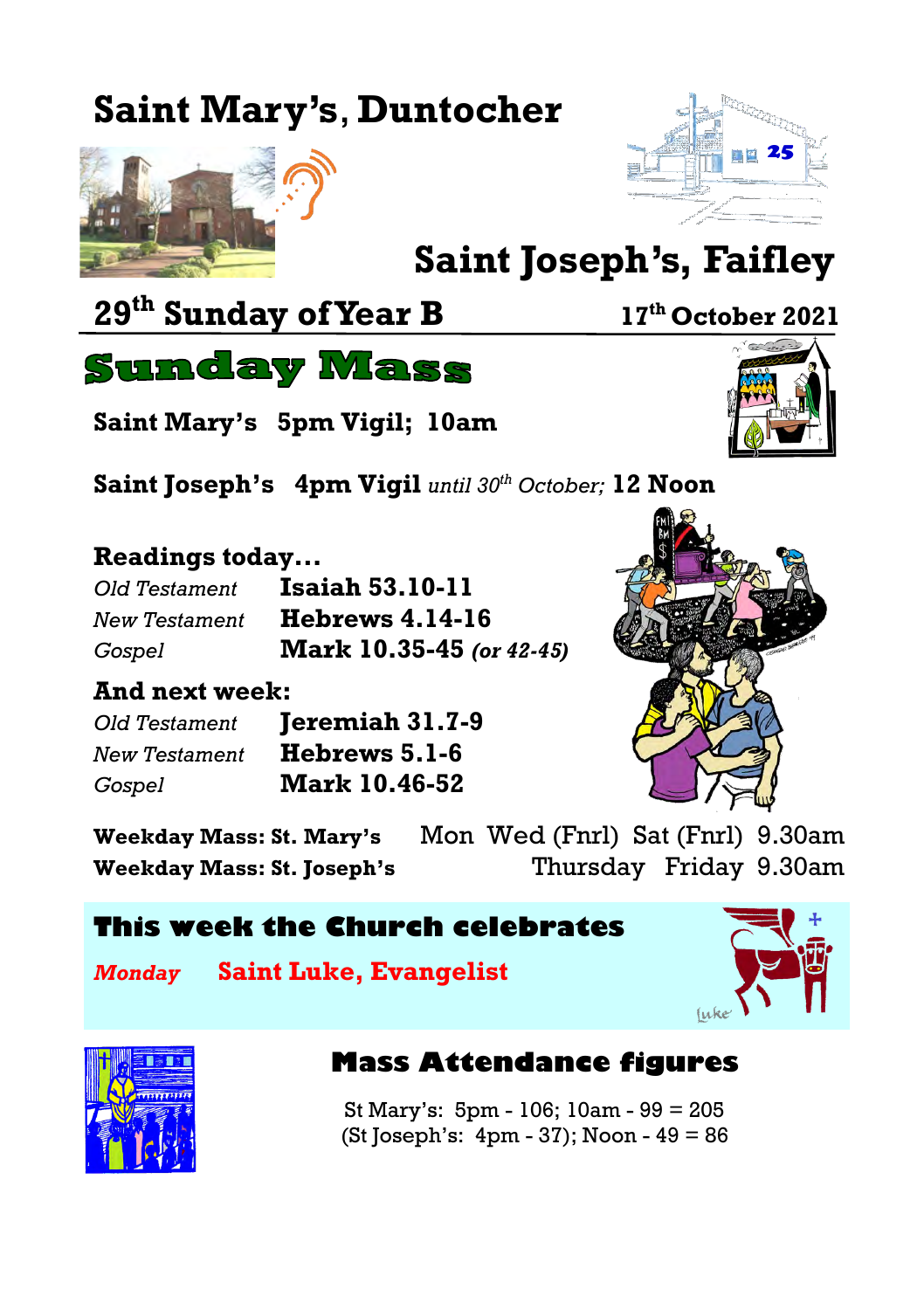# **November**

Monday 1st **All Saints' Day** Tuesday 2nd **All Souls' Day**  Both days: Mass in St. Mary's at 9.30am Mass in St. Joseph's at 11am



# **November Lists**

are available in both Churches. Please return them for the start of November. The Book of Remembrance will be displayed in both Churches throughout the month of November. There will also be a letter of invitation to the Mass to those who have been bereaved over the last year in both parishes.



# **Justice and Peace Scotland**

World Day for the Eradication of Poverty: It is not from your own possessions that you are bestowing alms on the poor, you are but restoring to them what is theirs by right. For what was given to everyone for the use of all, you have taken for your exclusive use. The earth belongs not to the rich, but to everyone. Thus, far from giving lavishly, you are but paying part of your debt. *Saint Ambrose of Milan*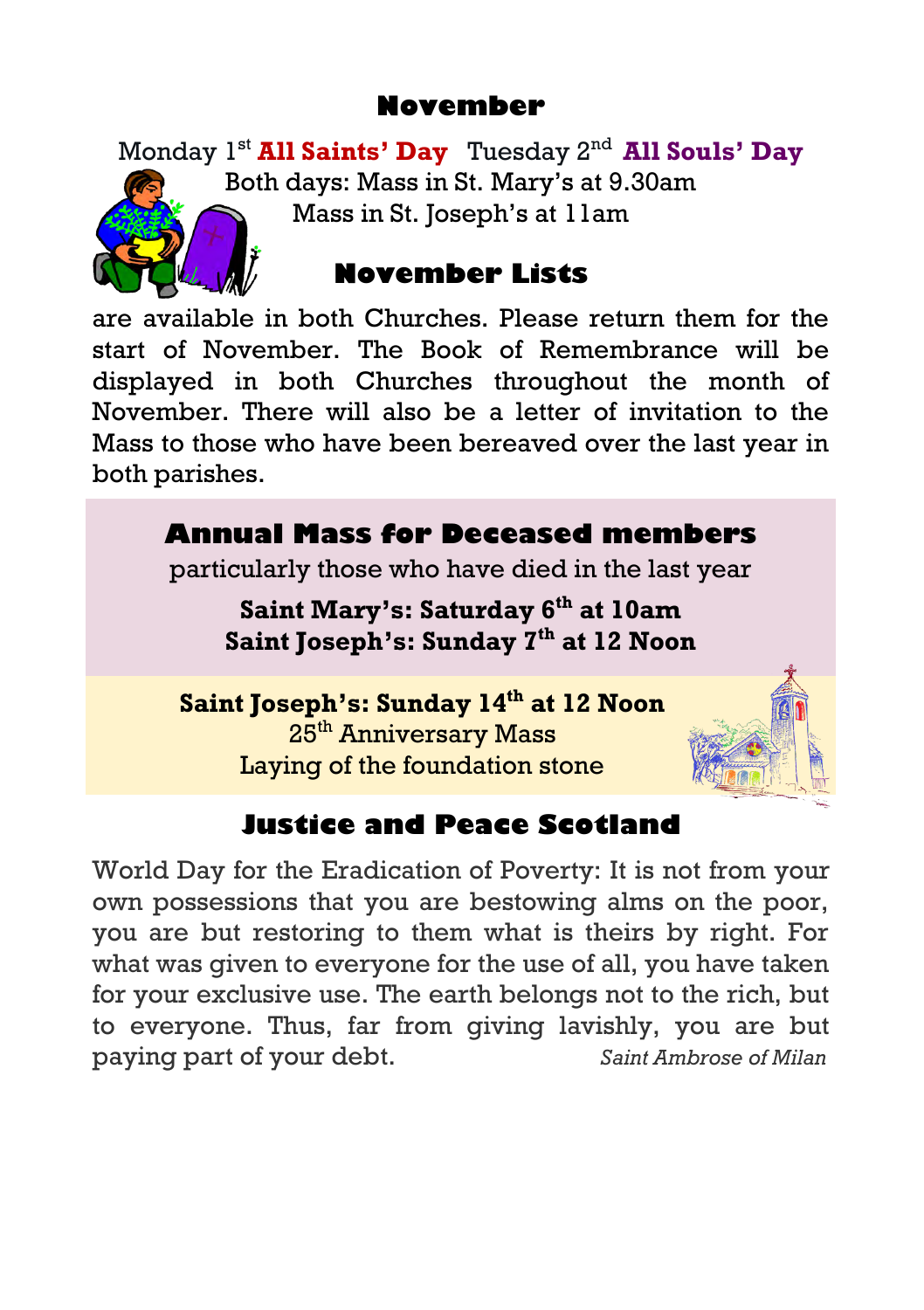## **Thank You**

**for your ongoing support…**

**Please think of payment through a bank.**



We need you to tell us what to do with donations & intentions posted through the door.

# **£ The Bottom Line £**

| Thank you for your generosity |                 |                            |         |              |  |  |
|-------------------------------|-----------------|----------------------------|---------|--------------|--|--|
| <b>St Mary</b>                | <b>Gift Aid</b> | <b>Collection Donation</b> |         | <b>Total</b> |  |  |
| <b>1st</b>                    | £O              | £533                       | £O      | £533         |  |  |
| September Banked●             |                 | Only appears monthly       |         | £2710        |  |  |
| $2nd*$                        | £O              | £399                       | £O      | £399         |  |  |
| September Bankedo             |                 | Only appears monthly       |         | 3650         |  |  |
| <b>St Joseph</b>              | £0              | £577                       | £0      | £577         |  |  |
| September Banked <sup>®</sup> |                 | Only appears               | monthly | £170         |  |  |

*To support us and reduce cash handling by our volunteers, you can pay through your bank to:* Royal Bank of Scotland Sort Code for all …. 831710 **St Mary's Parish .................** Account 00253583 **St Mary's Building Fund .....** Account 00254571 **St Joseph's Parish ...............** Account 00253591

# **Second Collections**

Today: Parish\* Next Weekend: Mission Sunday

# **World Mission Sunday**

is next weekend, when the Holy Father invites all Catholics to contribute to a special collection for Missio, his charity for world mission. Please support Missio in helping missionaries to work alongside communities throughout the world that are poor or in need, regardless of their background or belief. Join in on this special day, that unites Catholics all over the world in prayer and celebration of our Church's mission to share God's love with all people. Please call 020 7821 9755 (office hours) or visit Missio's website to give a single gift, set up a Direct Debit and Gift Aid your donation, if possible: missio.org.uk